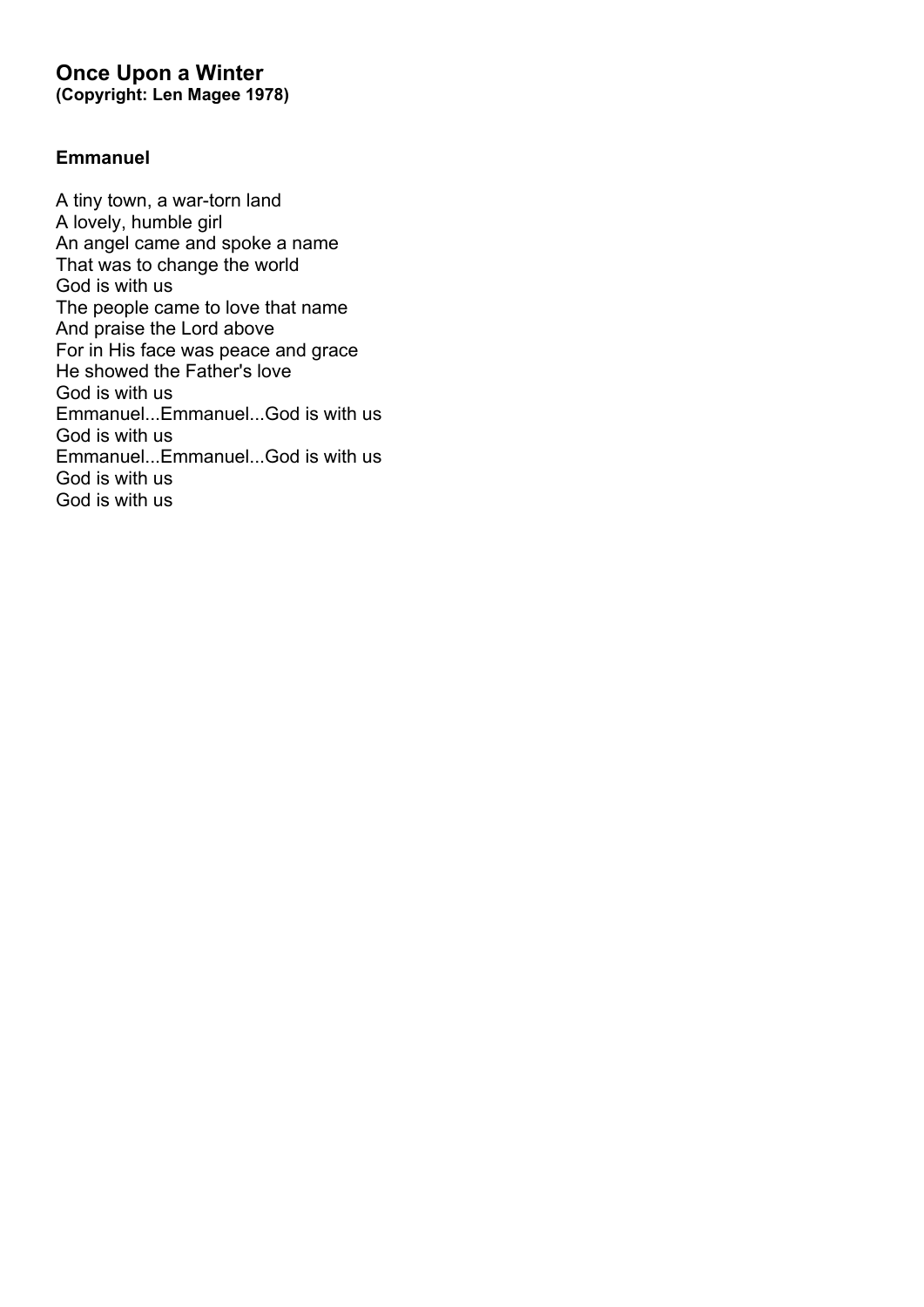### **I Heard The Bells On Christmas Day**

(Composed by John Marks, adapted from H .W. Longfellow)

- 1. I heard the bells on Christmas day Their old familiar carols play And wild and sweet the words repeat Of peace on earth, goodwill to men
- 2. I thought as now this day had come The belfries of all Christendom Had rung so long the unbroken song Of peace on earth, good will to men
- 3. And in despair I bowed my head 'There is no peace on earth,' I said For hate is strong and mocks the song Of peace on earth, good will to men
- 4. Then pealed the bells more loud and deep God is not dead, nor doth He sleep The wrong shall fail, the right prevail With peace on earth, good will to men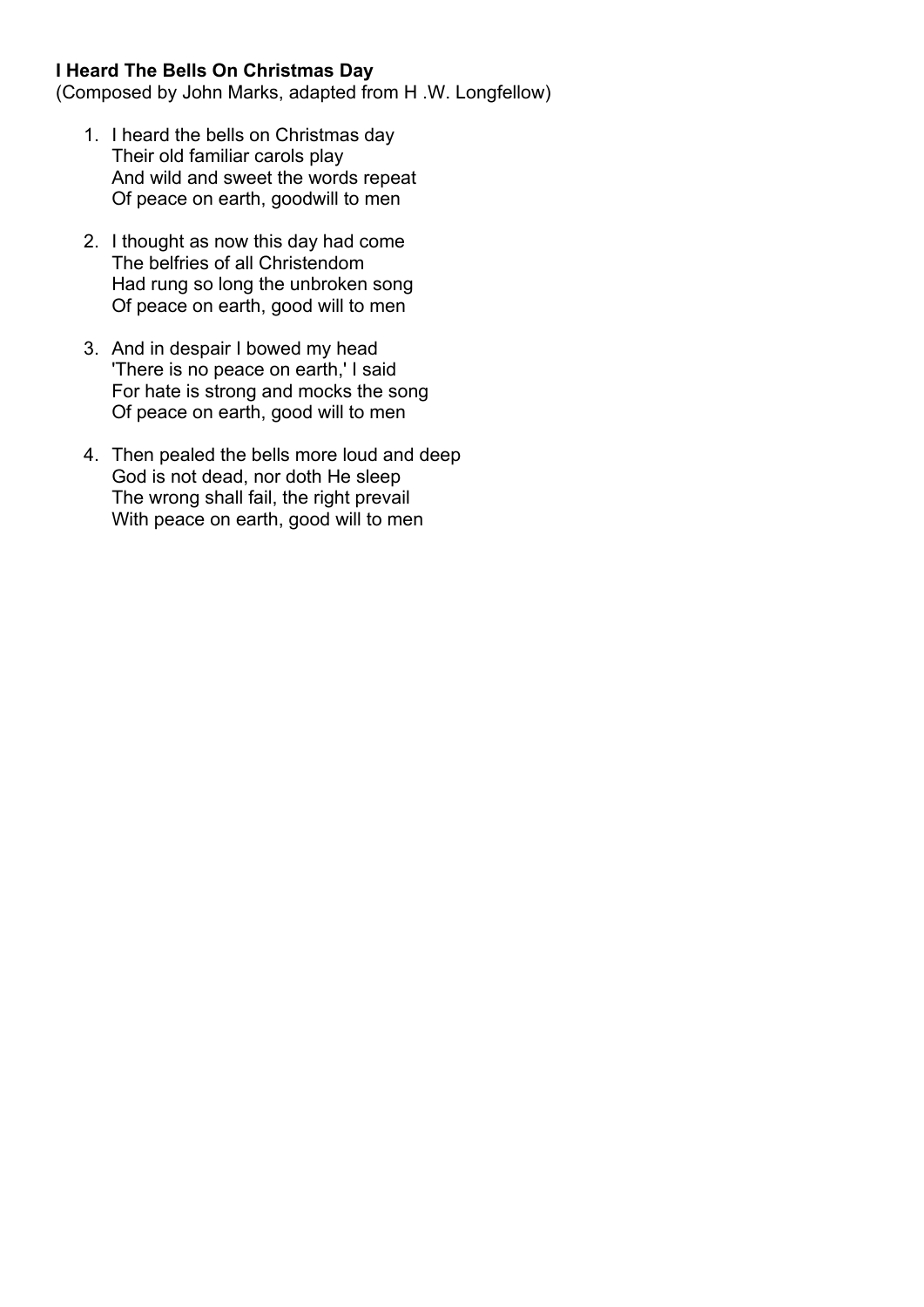# **Calypso Carol**

- 1. Shepherds watching sheep at night In the fields alone Suddenly a light shone down From the Glory Throne Though the sky was filled with joy They were all afraid They didn't know in Bethlehem The King of Peace was laid
- 2. The angel said 'Don't be afraid I have news of joy In David's city you will find A tiny baby boy Christ the Saviour of the world He is born today Wrapped in swaddling clothes and love Lying in the hay Glory to God in the highest And on earth, peace, good will to men'
- 3. Man still watches through the night And he is all alone Though the Light of God came down From the Glory Throne Though the sky is filled with joy He is still afraid He doesn't know in Bethlehem The King of Peace was laid Glory to God in the highest And on earth, peace, good will to men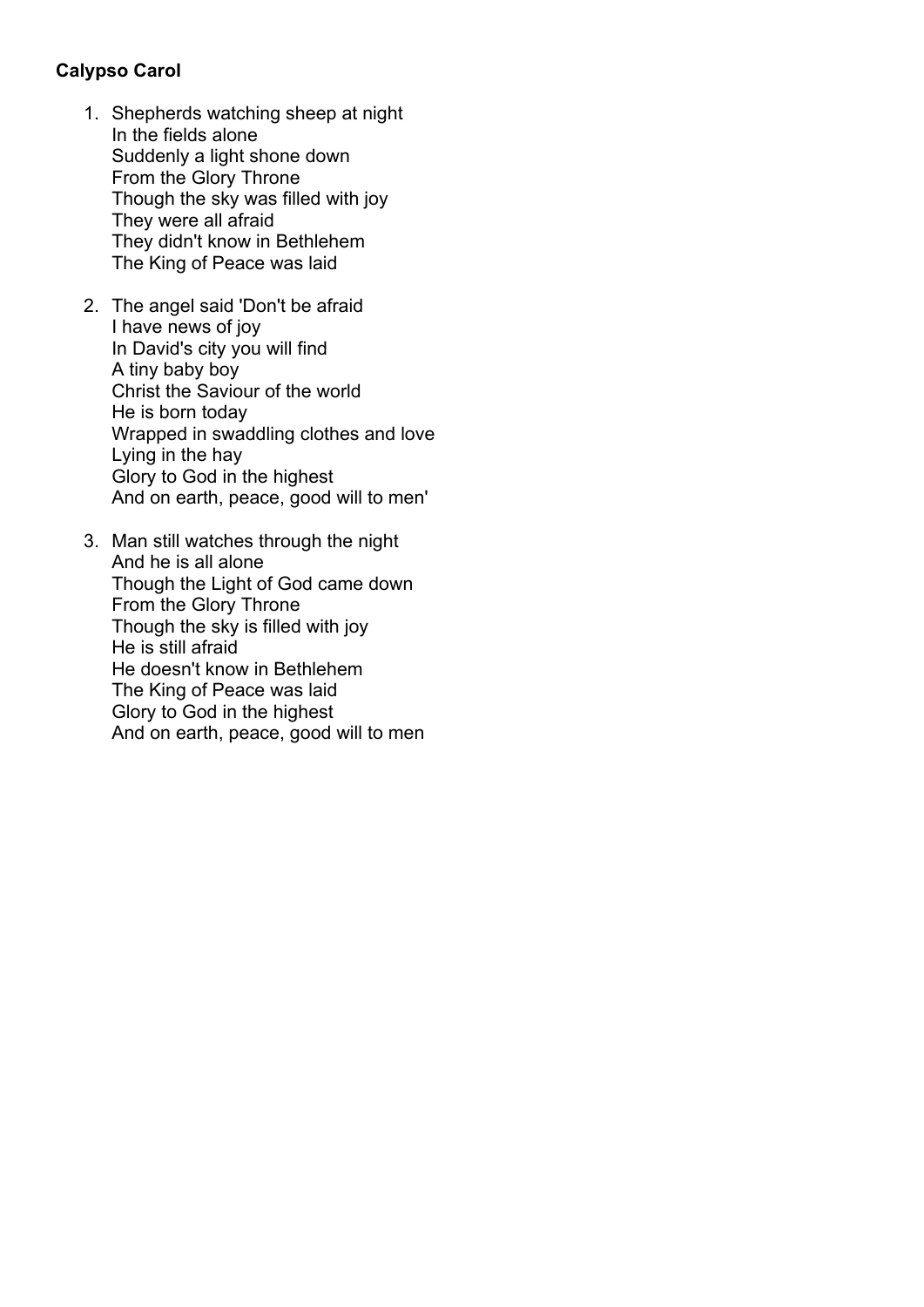## **Simeon's Song**

(Composed by Pete Yates-Round)

I have seen the world in many phases War and peace, in pleasure and in pain Man through time has had his many crazes Now they wait the true Messiah's reign Come Messiah come

Long have they waited, the Children of Jehovah Long have they waited for the one to set them free Soon will Satan's tyranny be over Comes the Branch that stems from Jesse's tree Come Messiah come Come Messiah come (repeat)

#### **Silent Night**

(Composed by F. Graber/J. Mohr)

- 1. Silent night, holy night All is calm, all is bright Round yon virgin mother and child Holy infant so tender and mild Sleep in heavenly peace Sleep in heavenly peace
- 2. Silent night, holy night Shepherds quake at the sight Glory streams from heaven afar Heavenly hosts sing 'Hallelujah Christ the Saviour is born Christ the Saviour is born'
- 3. Silent night, holy night Son of God, love's pure light Radiance beams from thy holy face With the dawn of redeeming grace Jesus, Lord, at thy birth Jesus, Lord, at thy birth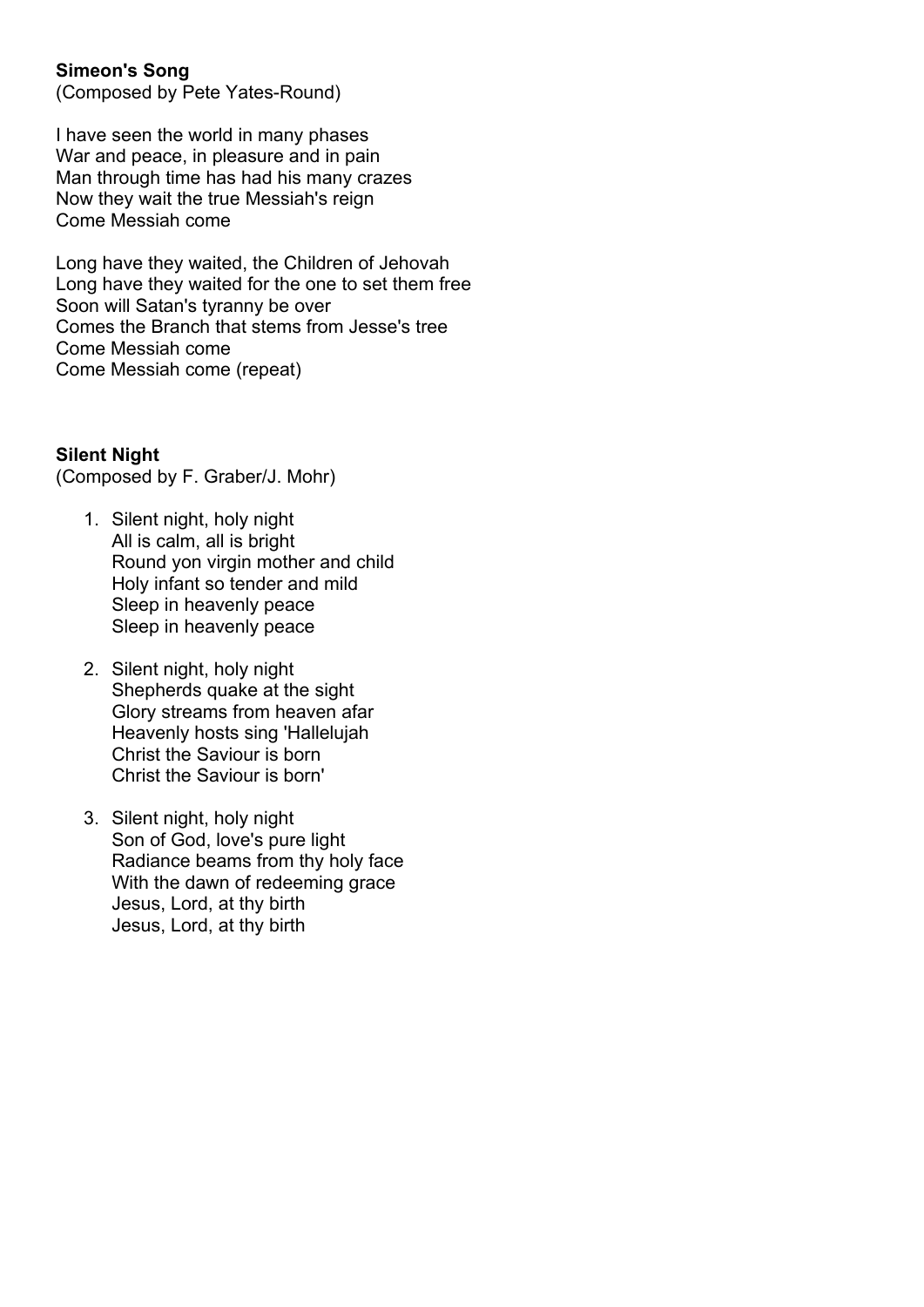## **Mary's Song**

- 1. What kind of song can I sing To make you sleep, my King of kings? A song the prophets sang long ago Of 'He who's going forth has been of old' A song of love, a song of joy And so I'll sing of you my boy
- 2. What kind of song can I sing To make you sleep, my King of kings? A song of agony, a song of pain A song of loneliness, death's refrain A song of myrrh and aloes too And so my child I'll sing of you
- 3. What kind of song can I sing To make you sleep, my King of kings? A song of victory, an empty grave A song that millions sing-you came to save A song of praise, a song of gold And so my child your story's told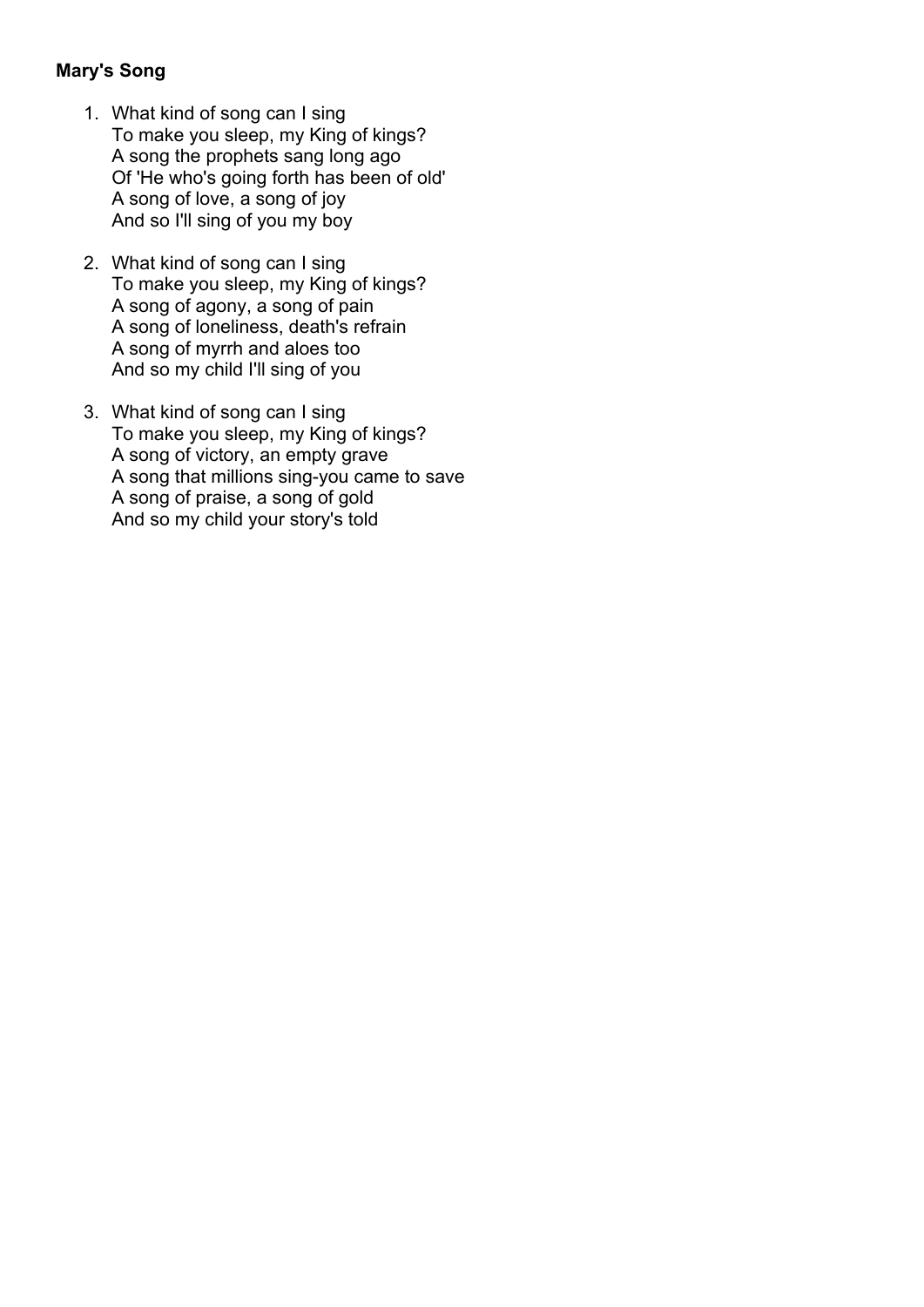### **King Of The Jews**

- 1. Long and dusty journey Along a dusty track Travelling on a donkey Should they both turn back? For Mary was with child Not many days to go Should they travel on to Bethlehem? How were they to know?
- 2. They rode for many miles Searching for a home To stop and rest the night But there was no room Only in a stable With the hay and corn And in that dark and lonely night The little child was born
- *3. Chorus:* The angels sang, all heaven rang With the joyful news To tell the world that Jesus Christ was born King of the Jews
- 4. The wise men offered presents And bowed down to the ground They went away rejoicing For the King of kings they'd found The shepherds when they heard Came running to the inn To see the child who's destiny Would take away our sin

*Chorus:* The angels sang, all heaven rang With the joyful news To tell the world that Jesus Christ was born The angels sang, all heaven rang With the joyful news To tell the world that Jesus Christ was born King of the Jews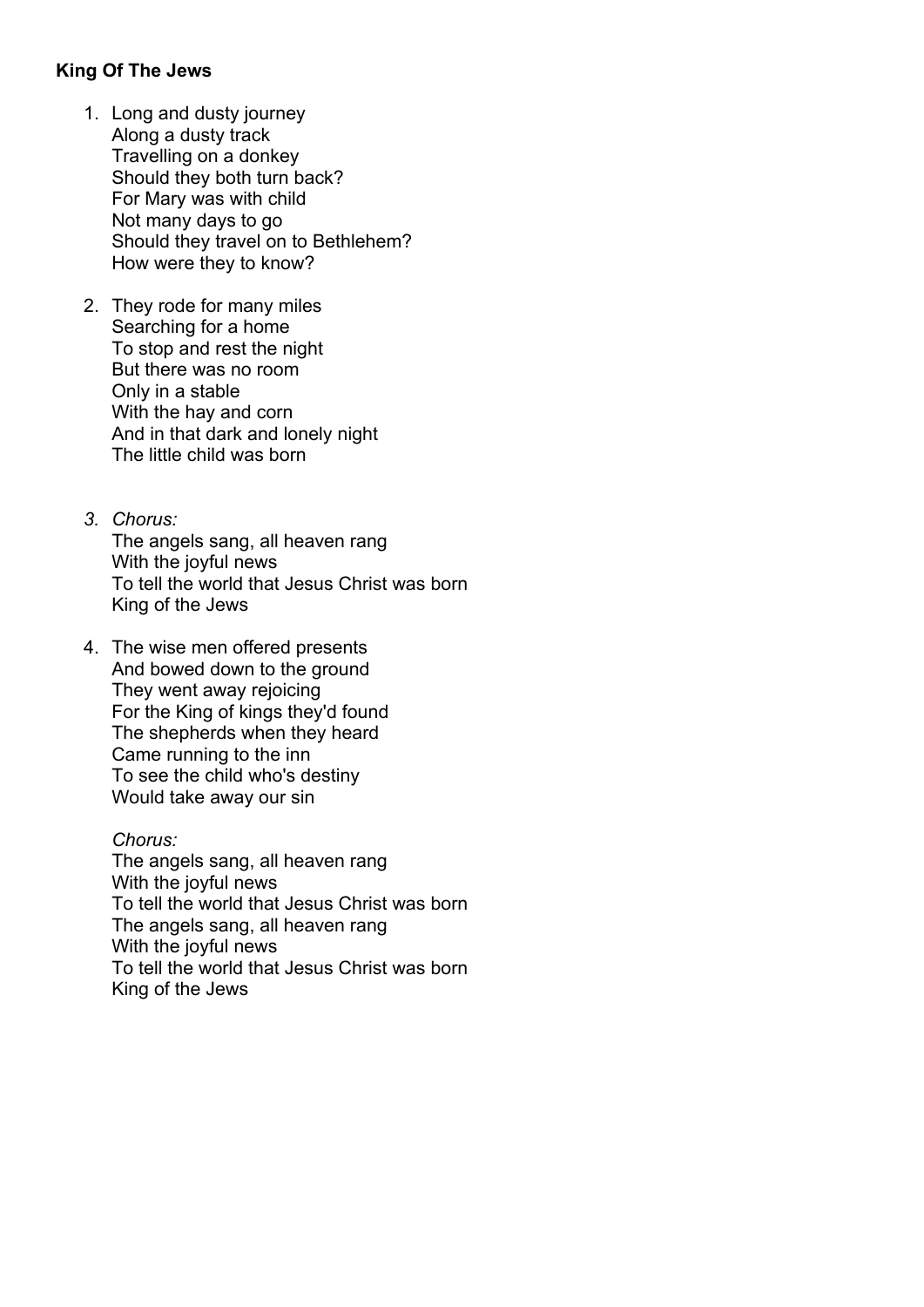### **Jesus Loves Me**

(Composed by W. B. Bradbury and A. B. Warner)

Jesus loves me, this I know For the Bible tells me so Little ones to Him belong They are weak but He is strong

#### *Chorus:*

Yes Jesus loves me Yes Jesus loves me Yes Jesus loves me The Bible tells me so

Jesus loves me, He who died Heaven's gate to open wide He will wash away my sin Let this little child come in

#### *Chorus:*

Yes Jesus loves me, etc.

Jesus loves me, He will stay Close beside me all the way And if I love Him, when I die He will take me home on high

#### *Chorus:*

Yes Jesus loves me, etc. (Repeat chorus several times)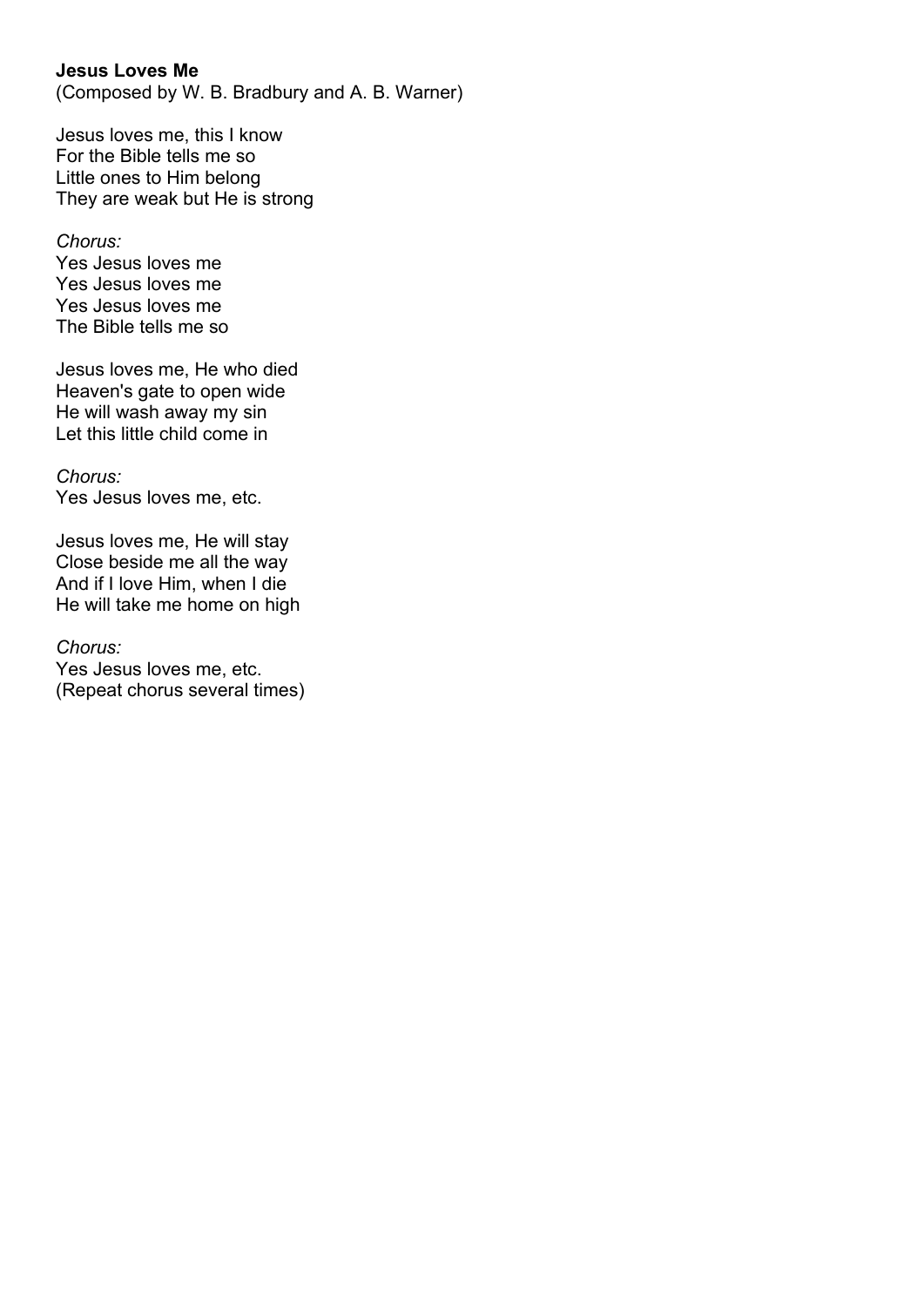## **Won't Someone Stop That Baby Crying**

How can love be here When we're all alone in fear? We're eaten up with hate inside and dying And how can love come down When the whole world wears a frown? I wish someone would stop that baby crying! And even in this town This godforsaken town We hear the sound of marching Roman feet And I've seen today Two travellers turned away-A pregnant girl with nowhere left to sleep So how can love be here When we're all alone in fear? We're eaten up with hate inside and dying And how can love come down When the whole world wears a frown? I wish someone would stop that baby crying! These last four hundred years Of sacrifice and tears And we ain't heard from our Messiah still The prophets' voice is quiet We're wandering in a night As dark as the caves on Bethlem's hills And I wish someone would stop that baby crying! Won't someone ever stop that baby crying?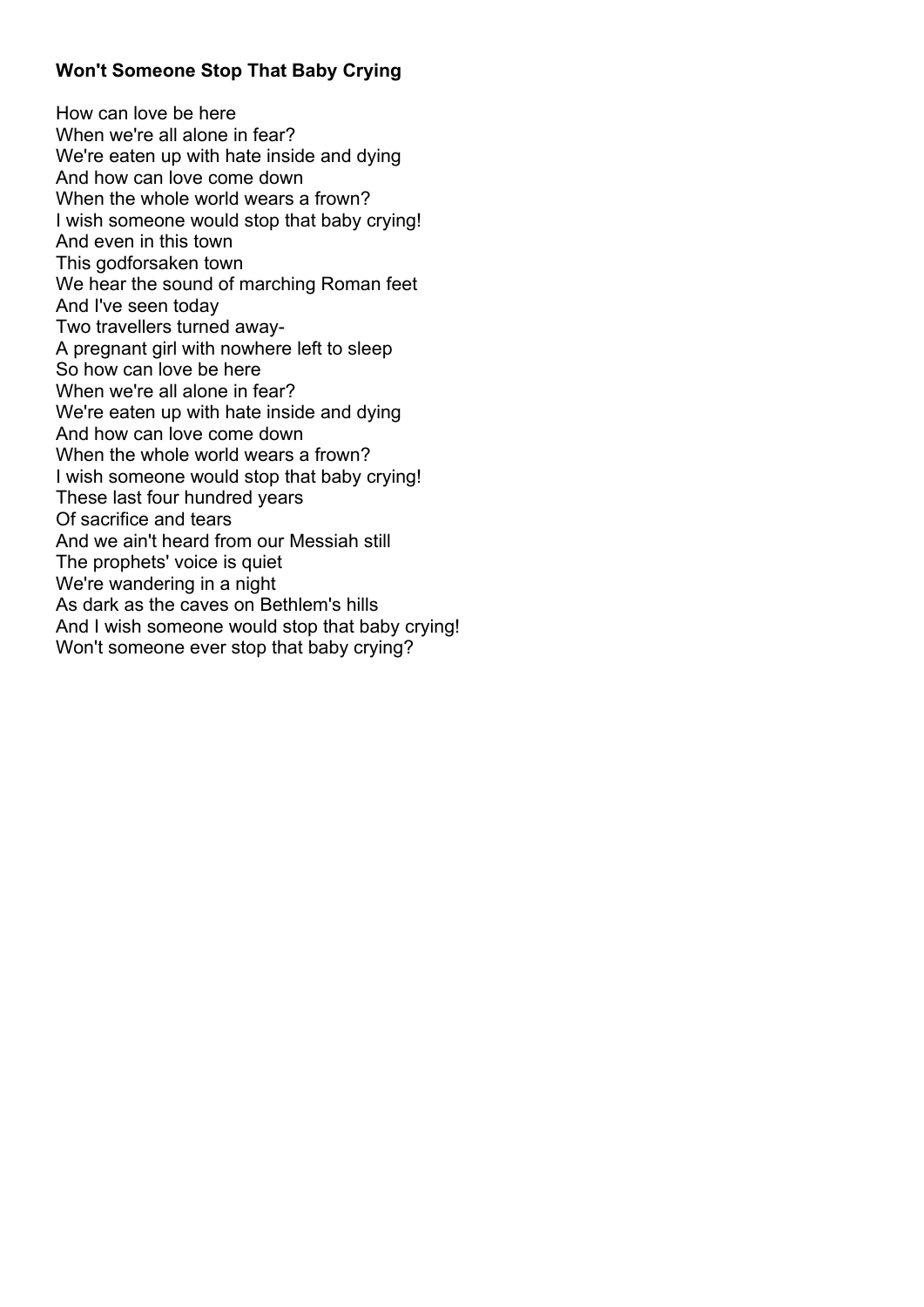## **Away In A Manger**

(composed by W. J. Kirkpatrick and M. Luther)

- 1. Away in a manger, no crib for a bed The little Lord Jesus laid down His sweet head The stars in the bright sky looked down where He lay The little Lord Jesus asleep in the hay
- 2. The cattle are lowing, the baby awakes But little Lord Jesus, no crying He makes I love thee Lord Jesus, look down from the sky And stay by my side until morning is nigh
- 3. Be near me, Lord Jesus; I ask thee to stay Close by me for ever, and love me I pray Bless all the dear children in thy tender care And fit us for heaven to live with thee there